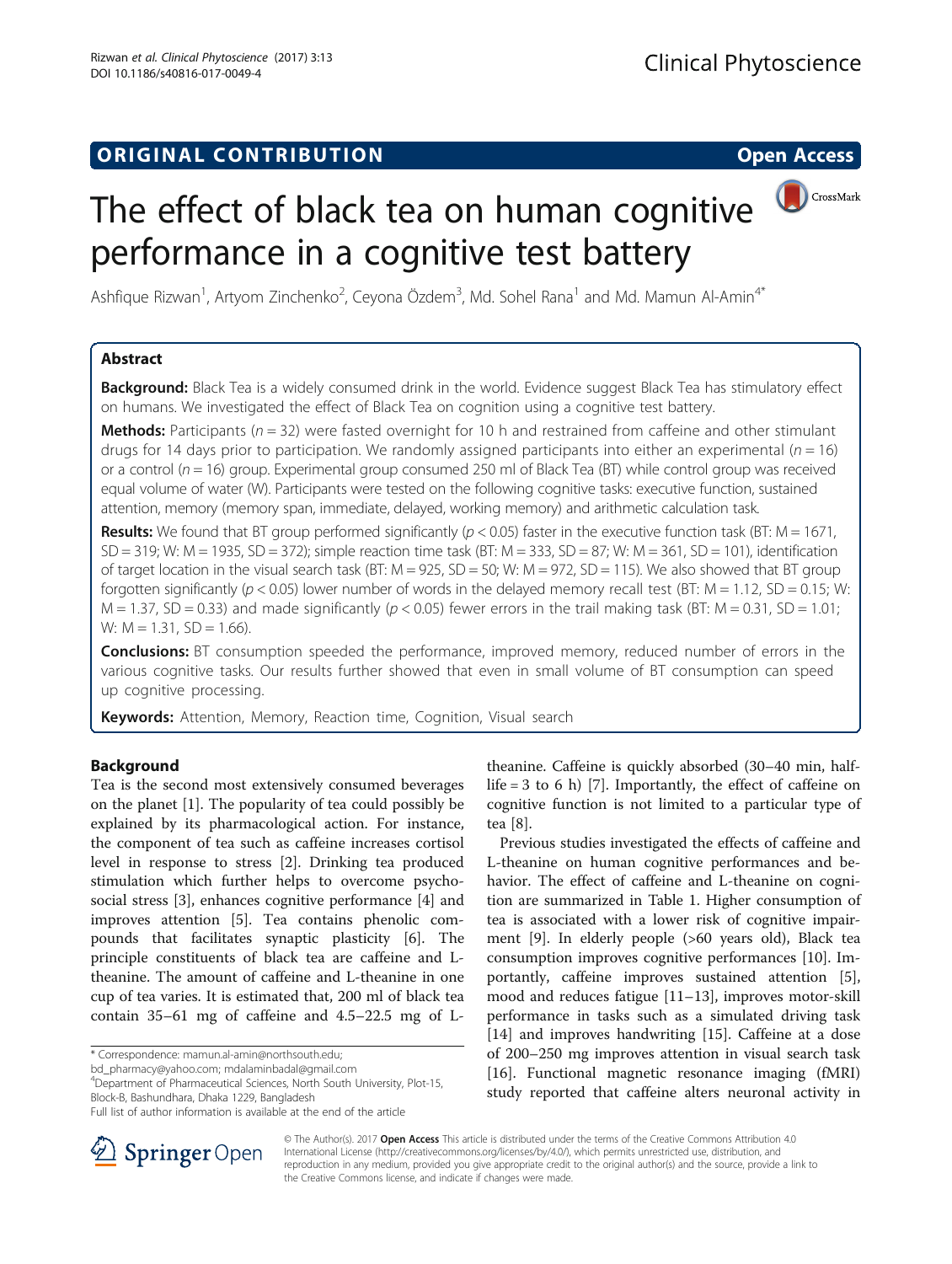| Study                                              | Dose                                                 | Task type                                                           | Positive effect                                                                        | Negative or No effect                                            |
|----------------------------------------------------|------------------------------------------------------|---------------------------------------------------------------------|----------------------------------------------------------------------------------------|------------------------------------------------------------------|
| Caffeine, ERP<br>study [29]                        | 250 mg                                               | Auditory Go/NoGo                                                    | Global increases in P1, P2 and P3b<br>amplitudes to Go stimuli                         | N1 or N2 (Go stimuli), any<br>components (NoGo stimuli)          |
| Caffeine, ERP<br>study [16]                        | 3 mg/kg                                              | Visual search                                                       | Subjects reacted faster                                                                | Negative ERP deflection<br>was unaffected                        |
| Caffeine [20]                                      | 400 mg                                               | Visual search, Simple choice<br>reaction time                       | Positive effect depends on the level<br>of caffeine use.                               |                                                                  |
| Green tea [9]                                      | 1 cup to 6 cups                                      | Mini-Mental State Examination                                       | Higher consumption is associated<br>with a lower prevalence of<br>cognitive impairment |                                                                  |
| Breakfast cereal<br>and caffeinated<br>coffee [22] |                                                      | Working memory, attention<br>and mood                               |                                                                                        | No effect on initial mood or<br>working memory capacity          |
| Caffeine [21]                                      |                                                      | Visual information processing                                       |                                                                                        | Does not affect cognition,<br>learning & memory<br>performance   |
| Breakfast and<br>caffeine [50]                     | 4 mg/kg                                              | Free recall and recognition<br>memory and semantic<br>memory        |                                                                                        | Impaired accuracy                                                |
| Glucose & caffeine,<br>fMRI study [53]             | Glucose $(75 q) +$<br>Caffeine (75 g)                | Sustained attention                                                 | Increase the efficiency of the<br>attentional system                                   |                                                                  |
| Caffeine [25]                                      | 4 mg/ka                                              | Delayed memory,<br>metamemory and sustained<br>attention            |                                                                                        | Not affect the magnitude or<br>accuracy of memory<br>predictions |
| Caffeine, fMRI<br>study [54]                       | 100 mg                                               | WM maintenance task                                                 |                                                                                        | Detrimental effect on WM at<br>higher levels of WM load          |
| Caffeine, fMRI<br>study[17]                        | 250 or 500 ml                                        | <b>WM</b>                                                           | Alters brain activity in DLPFC area                                                    |                                                                  |
| Caffeine [55]                                      | 200 mg                                               | 'N-Back' WM paradigm                                                | Heightened WM performance                                                              |                                                                  |
| Caffeine, Review<br>paper [56]                     |                                                      |                                                                     |                                                                                        | Does not improve learning<br>and memory                          |
| L-theanine.<br>caffeine [26]                       | L-theanine $(250 \text{ mg}) +$<br>caffeine (150 mg) | Simple reaction time,<br>Numeric WM RT and<br>sentence verification | Faster reaction time and improved<br>sentence verification accuracy                    |                                                                  |
| L-theanine.<br>caffeine [28]                       | L-theanine<br>$(100 \text{ mg})$                     | Target discrimination                                               | Increase in hit rate and target<br>discriminability (d') for the<br>combined treatment | No effects were detected for<br>I-theanine alone                 |
| L-theanine [27]                                    | $200$ mg + 100 ml<br>water                           | Attention test                                                      | Improves attention and reaction<br>time response                                       |                                                                  |

<span id="page-1-0"></span>Table 1 Summary of published findings on the effect of Black Tea on cognitive process

the DLPFC (dorsolateral Pre-Frontal Cortex) on working memory task [\[17](#page-6-0)]. Caffeine also modulates neuronal activity [\[18](#page-6-0)]. Caffeine improves low alertness during long drive [[14](#page-6-0)]. Besides caffeine, Theanine improves attentional performance at a dose of 200 mg/100 ml water [[19\]](#page-6-0). Important to notice, effect of caffeine is shown to be related to the habitual intake levels. It has been reported that higher caffeine consumers are more likely to perceive broadly positive effects of caffeine [\[20\]](#page-6-0).

Surprisingly, caffeine does not always produces beneficial effects, especially at less than 100 mg dose. Caffeine does not affect cognition and memory performance, learning and initial mood [[21, 22](#page-6-0)], long- and short term memory in a delayed recall verbal memory task [\[23, 24](#page-6-0)], and complex short-term memory task performance [\[4](#page-6-0)].

#### Aim of the study

We selected Black Tea (BT) since the principle constituent of black tea are two stimulating agents, namely caffeine and L-theanine. It is generally believed that caffeine containing black tea improves human cognitive functioning. However, previous studies reported inconsistent results. These studies used different tasks [[25](#page-6-0), [26](#page-6-0)], varied the dosage of caffeine and L-theanine in the tea [[26](#page-6-0)–[28\]](#page-6-0), tested participants in different cognitive tasks [[8, 20](#page-6-0), [29](#page-6-0), [30](#page-6-0)]. Therefore, we aimed to identify the influence of BT consumption on human cognitive functioning, testing the participants in a wide range of cognitive tasks with a low dose that is 50 mg and 15 mg respectively. This small dose have shown no effect on cognitive functioning due to the habitual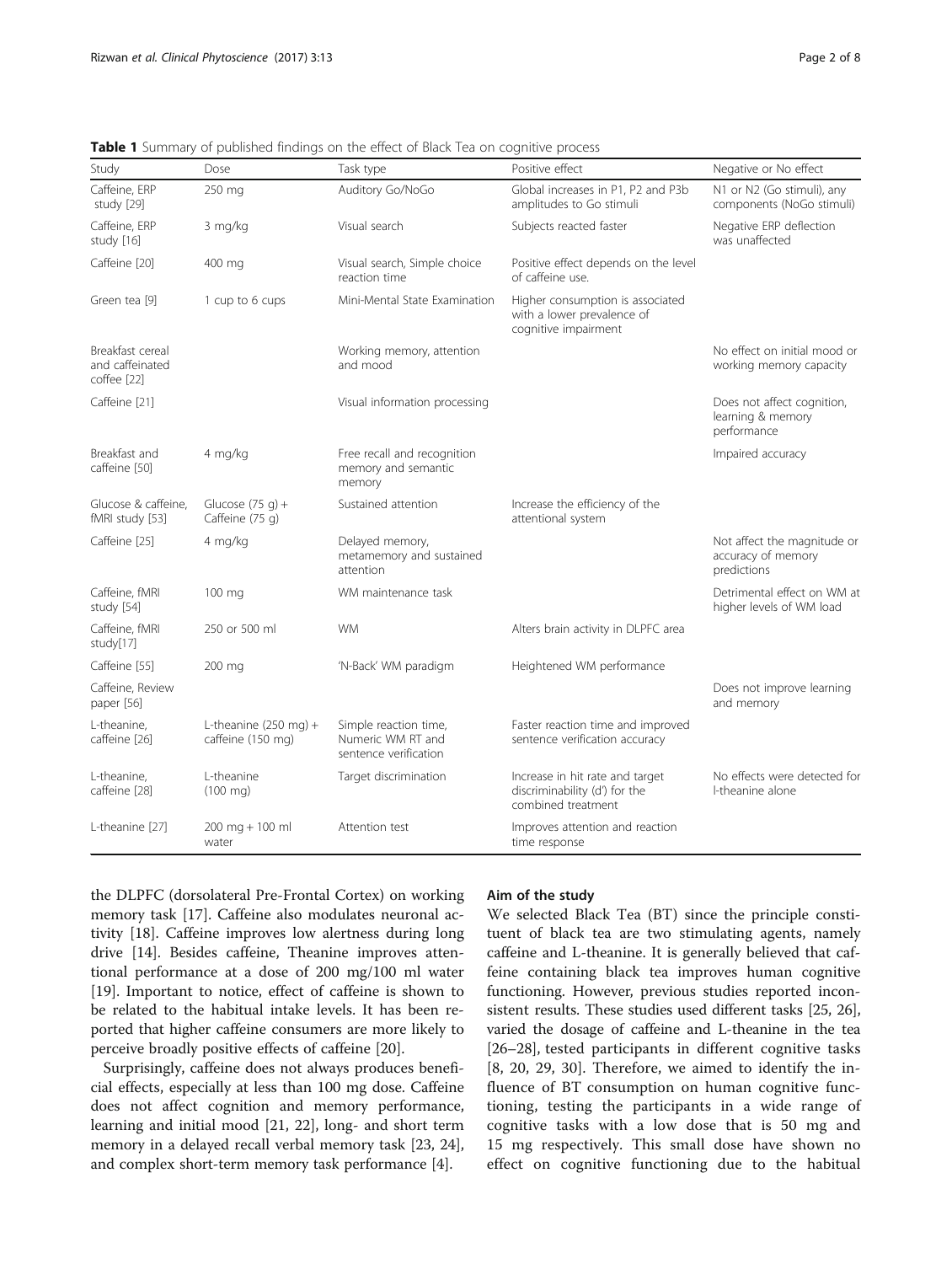intake level [[20\]](#page-6-0). In this study, we controlled habitual black tea consumption level of each participants' prior to the experiment (i.e., consumption of tea was completely restricted for 2 weeks prior to experiment). Moreover, previous studies used relatively simple tasks [[14, 30](#page-6-0)–[32\]](#page-6-0) (although see [[4\]](#page-6-0) for a more complicated task). Therefore, we used relatively complex test procedures such as trail making tests [[33\]](#page-6-0), card sorting test [[34, 35\]](#page-6-0), calculation tasks etc.

We hypothesized that BT at a low dose [caffeine (50 mg) and plus L-theanine (15 mg)] would enhance cognitive performance. This enhancement could be due to the faster bioavailablity of caffeine to the brain which is 40 min following drinking [[36\]](#page-6-0). Although cerebral blood circulation may affect cognitive performance, affecting several brain regions at the same time. Therefore, the consumption of BT was expected to influence cognitive processes during the series of behavioural tasks in the cognitive test battery (PEBL) [[37\]](#page-7-0).

#### Methods

#### Participants

Thirty two healthy volunteers  $(12 \text{ female}; \text{ mean age} = 21)$ took part in this study. Participants were recruited and controlled for the level of IQ measured by the National Adult Reading Test (mean  $IQ = 110.62$ ); [\[38\]](#page-7-0) and were naive to the purpose of experiment. Participants fasted for 10 h overnight and restrained themselves from consumption of tea, caffeine or other stimulant drinks and drugs for 14 days prior to participation in the experiment. All participants had normal or corrected to normal vision.

#### Procedure

Participants were instructed to sleep at least 8 h overnight and came at 6.30 AM to the test center (Department of Pharmacy, Jahangirnagar University, Savar, Dhaka, Bangladesh). Participants were divided into two groups; (i) experimental group consumed 250 ml of Black Tea (BT) 40 min before testing, assuming caffeine at a dose of 50 mg plus L-theanine at a dose of 15 mg while (ii) control group consumed 250 ml of water (i.e., drinking water; not boiled or distilled). Subjects were randomized to participate in this experiment. A person blind to the purpose of the experiment was involved in assigning subjects for each condition. Before starting the cognitive test battery, participants were shown the procedures for attending the battery of test by a projector as a training phase.

#### Preparation of drink

BT was purchased from Kazi and Kazi tea, Dhaka, Bangladesh and added to 250 ml of drinking water.

#### Immediate recall memory test

A list of 10 words was presented to the subjects at a rate of one every 2 second. At the end of the presentation, subjects were given 1 min to write down as many words as possible.

#### Delayed recall memory test

At the end of the test session (average 90 min test session) subjects were given 1 min to recall as many words as possible from the list shown at the beginning of the study. The number of words forgotten was calculated by subtracting number of words reproduced correctly from the total number of words presented to participants. The difference between numbers of words remembered in the learning trial versus the delayed recall was obtained as an estimation of forgetting.

#### Trail making test A and B

Participants were asked to connect circles in a specified sequence using pencil to draw lines as rapidly as possible. Condition A involved sequence for connecting the circles in a numeric sequence. Condition B involved circles with alternating numeric and alphabetic sequences.

The psychology experiment building language (PEBL) Version 0.13 [\[37](#page-7-0)] was used to test the performance of Visual search, Berger's card sorting test, Memory span, Sustained attention and Arithmetic calculation.

#### Visual search task

Participants were asked to find the target (odd colored "X" or "O") in a randomly displayed stimulus in the screen. In some trials the target was present and in other trials it was absent. Participants responded with left click of the mouse button. Following the mouse click, the targets were replaced by a mask. Participants were instructed to 'click' on the location of the target. If the target was absent on the screen, following the mouse click, the instruction was to 'click' on the 'none' button. Each participant completed 180 trials.

#### Berg's Card Sorting Test (BCST)

This is a computerized version of wisconsin card sorting test [\[39](#page-7-0), [40](#page-7-0)]. Each participant had to complete 128 trials. BCST [\[41](#page-7-0)] assessed performance in various tasks: cognitive processing speed, concept formation, inhibition capacity and cognitive flexibility.

#### Simple reaction time task

Participants were asked to press the space button as quickly as possible every time the red 'dot' was presented on the monitor in 121 trials for the PPVT (PEBL Perceptual Vigilance Task) program of PEBL. The stimuli were presented with an inter-stimulus interval that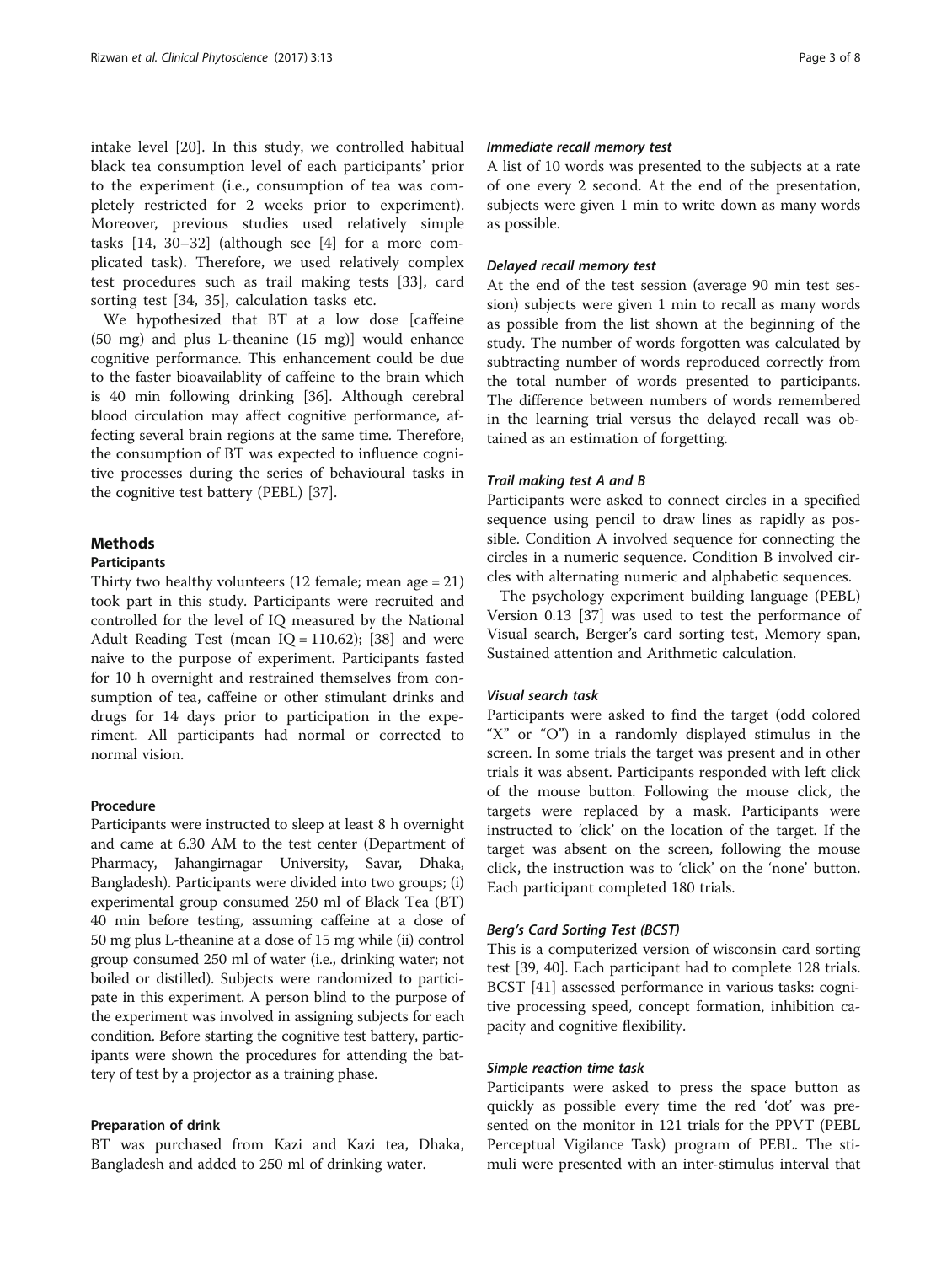varied randomly between 1 and 3.5 seconds. Reaction Times (RTs) were recorded in milliseconds.

#### Memory span test

This test was used to measure the ability to remember a sequence of locations. In each of the trials nine blue squares were displayed on the screen and these squares lit up one at a time in different sequences. Participants were required to observe the sequence and memorize the order in which the squares lit up. After each trial, subjects were asked to replicate the sequence by clicking on corresponding squares in the right order.

#### Arithmetic calculation test

It was used to examine the ability to solve a number of simple addition and subtraction problems. Participants were asked to determine whether the answer of each arithmetic operation is greater or less than 5. Each testing block is 3 min long. In separate blocks the task of participants was to do one, two and three digit addition/ subtraction operations, with equal number of trials in each block. Participants were asked to perform the task as quickly and accurately as possible.

#### Apparatus

Stimuli were presented on 15″ CRT (Cathode Ray Tube) screen monitor (SAMSUNG Syncmaster 794MG, made in Malaysia) with a 100 Hz refresh rate placed at a distance of 100 cm from an observer. Responses were gathered with a Logitech optical mouse (Made by Logitech Inc. in China). The whole experiment was programmed in PEBL software run on an Intel ® Core ™ 2 CPU 6700 @ 2.66 Ghz, 2CPUs) computer with Microsoft Windows XP Professional operating system.

#### Data analysis

Repeated measures ANOVA was used to check for effects of BT on cognitive performance in visual search and arithmetic calculation tasks. Independent sample ttest was conducted to analyze the results of simple reaction time, BCST, memory span, immediate/delayed recall memory and verbal fluency tests. In independent sample t-test, BT and water were grouping variables and all reaction time and other interval data were dependent variable. Reaction times above 1500 ms (too slow) or below 50 ms (too fast) were excluded during the data analysis of visual search, sustained attention, simple reaction time task. In case of BCST and "mathproc" test the upper cut off value for RT was 300 ms and lowest value was 50 ms since they are complicated task and participants required more time than comparatively other tasks. Moreover mean ± 2S.D. was used to exclude odd data. All analyses were carried out with the SPSS package (version 16.0). The difference was considered significant when  $p$  value was less than 0.05. Data were represented as mean ± SD (Standard Deviation).

#### Results

#### Demographic information

There was no difference in between control and experimental conditions in terms of age  $(21.5 \pm 1.26 \text{ vs } 20.88)$  $\pm$  0.71) and IQ level  $(106.29 \pm 23.34 \text{ vs } 100.71 \pm 31.22)$ (Table [2\)](#page-4-0).

#### Immediate and delayed recall memory test

Independent samples t-test was conducted to compare the average number of words forgotten in the delayed recall test between BT and W group. There was a significant difference  $(p < 0.05)$  between the BT (M = 1.12,  $SD = 0.15$ ) and W condition  $(M = 1.37, SD = 0.33)$ ;  $t(30) = 1.89$ ,  $p < 0.05$ . Participants in W group forgot more words than BT group (Fig. [1](#page-4-0)).

#### Trail making test A and B

Independent samples t-test revealed no significant difference  $(p < 0.01)$  between BT and W groups. Mann-Whitney test was used due to the fact that values of standard deviations (SD) were larger than the mean in each of the groups. Error rates in trail making test A were significantly lower in BT ( $M = 0.31$ ; SD = 1.01) than water  $(M = 1.31; SD = 1.66)$ . Moreover, participants with BT made less error  $(p < 0.01)$ .

#### Visual search task

Independent samples t-test was conducted to compare the Reaction Time for identifying the target between BT and W group. There was no difference in the RT between BT  $(M = 984, SD = 109)$  and W  $(M = 999, SD = 101)$ groups  $t(30) = -0.38$ ,  $p > 0.05$ .

Independent samples t-test was conducted to compare the Reaction Time (RT) for identifying the location of the target between BT and W group. We found a significant difference in the RTs between BT  $(M = 925,$ SD = 50) and W ( $M = 972$ , SD = 115) condition; t(0.28)  $= -1.07$ ,  $p < 0.05$ . Repeated measures ANOVA showed the main effect of stimulus size: a gradual increase in RTs with increase in set size for both groups  $F(2,14) =$ 5.6,  $p < 0.05$  (Fig. [2\)](#page-4-0).

#### Berger's card sorting test

We found no difference between the BT  $(M = 8.81\%)$  $SD = 5.74$ ) and W (M = 9.38%,  $SD = 5.99$ ) groups in the error rates;  $t(30) = -0.271$ ,  $p > 0.5$ ). In other words, both groups made comparable number of errors in the test. However, there was a difference in RTs. BT group  $(M = 1671, SD = 319)$  was faster relative to the W (M)  $= 1935$ , SD = 372) group; t(30) = -2.155,  $p < 0.05$ ), although participants were not instructed to give a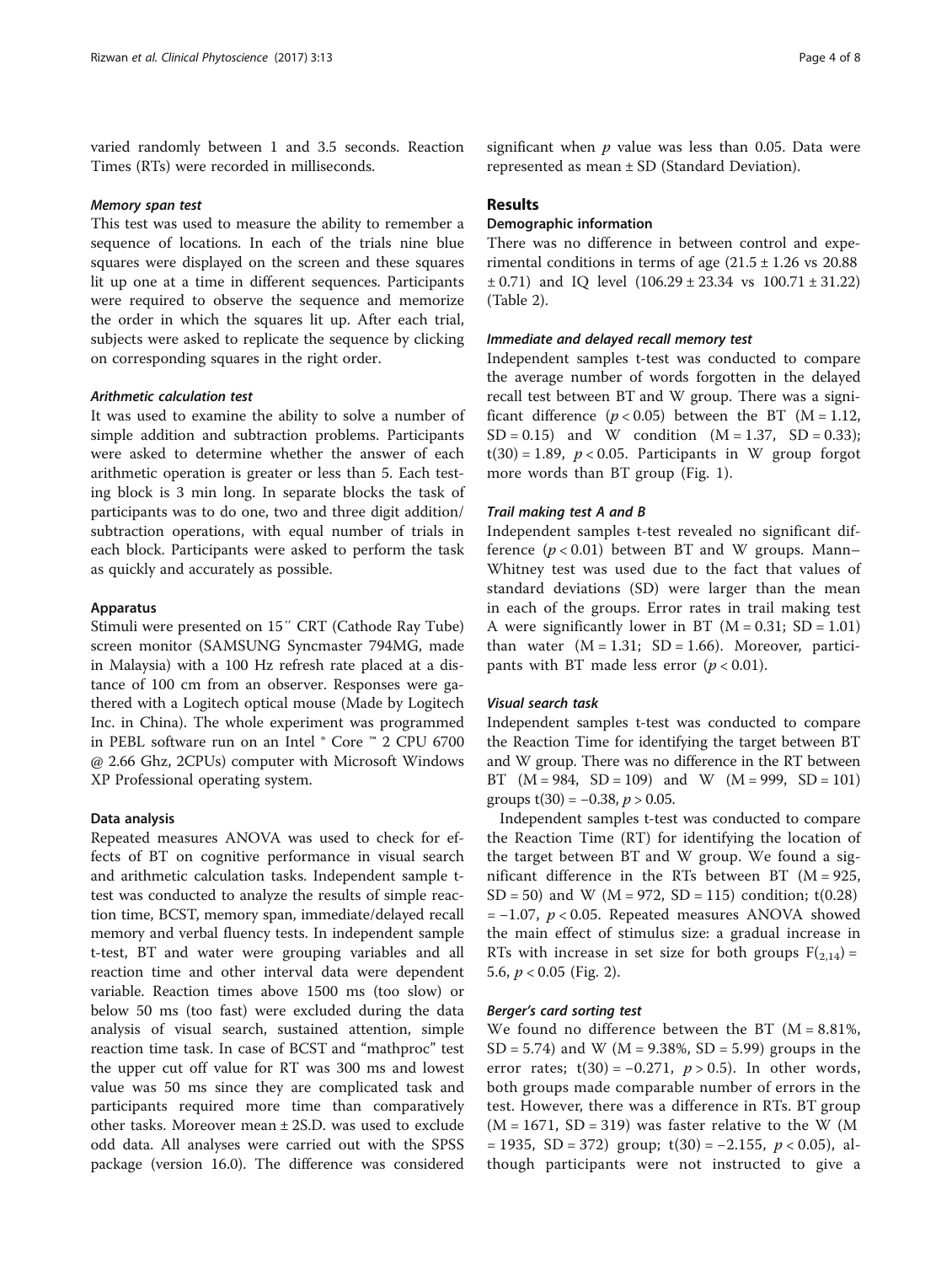<span id="page-4-0"></span>Table 2 Demographic data and participant's performance in various cognitive tasks in PEBL test battery

|                                                          |                               | Black Tea (BT)     | Water (W)          | $P$ value |
|----------------------------------------------------------|-------------------------------|--------------------|--------------------|-----------|
| Age                                                      | Year                          | $21.5 \pm 1.26$    | $20.88 \pm 0.71$   | >0.1      |
| IQ level                                                 |                               | $106.29 \pm 23.34$ | $100.71 \pm 31.22$ | > 0.1     |
| Memory Span                                              | Average block                 | $5.31 \pm 0.89$    | $4.90 \pm 0.84$    | > 0.1     |
| Immediate Recall Memory Test                             | No. of words retrieved        | $8.06 \pm 0.32$    | $7.75 \pm 0.22$    | >0.1      |
| Delayed Recall Memory Test                               | No. of words retrieved        | $7.56 \pm 0.93$    | $6.50 \pm 0.37$    | > 0.1     |
|                                                          | No. of words failed to recall | $1.12 \pm 0.15$    | $1.37 \pm 0.32$    | < 0.05    |
| Berger's Card Sorting Test                               | Persev_error                  | $8.81 \pm 5.74$    | $9.38 \pm 5.99$    | >0.1      |
|                                                          | $RT$ (ms)                     | $1671 \pm 319$     | $1935 \pm 372$     | < 0.05    |
| Simple Reaction Time Task to measure Sustained Attention | $RT$ (ms)                     | $333 \pm 2$        | $361 \pm 2$        | < 0.05    |
| Visual Search (Target identification)                    | $RT$ (ms)                     | $984 \pm 32$       | $999 \pm 37$       | >0.1      |
| Visual Search (Target location)                          | $RT$ (ms)                     | $925 \pm 12$       | $972 \pm 28$       | < 0.05    |

Total subjects (n = 32); water (n = 16); Black Tea (n = 16); RT Reaction Time; Data were represented as Mean ± SEM; RTs were shown in millisecond (ms

speeded response. This may suggest that BT consumption could facilitate RTs in BCST task.

#### Arithmetic calculation test

#### Simple reaction time task

Independent samples t-test was conducted to compare the Reaction Time in the sustained attention task between BT and W group. We found a significant difference in the RT for BT condition  $(M = 333, SD = 87)$  and W condition  $(M = 361, SD = 101)$ ; t(30) = -8.43,  $p < 0.05$ .

#### Memory span test

We showed no difference in the memory for BT ( $M = 5.31$ ,  $SD = 0.89$  and W conditions  $(M = 4.90, SD = 0.84)$ ; t(30) =  $-1.32$ ,  $p > 0.05$  following independent sample ttest analysis.





### **Discussion**

We investigated the influence of BT on the performance of a series of cognitive tasks, controlling for the habitual intake level of caffeine, complexity of the task and interparticipant differences in cognition. We used a lower amount of BT since several studies suggeste BT does not influence certain cognitive functions [\[28](#page-6-0)], particularly at the dosage of less than 100 mg [[22, 23\]](#page-6-0). We found BT groupe sowed improved performances in a number of



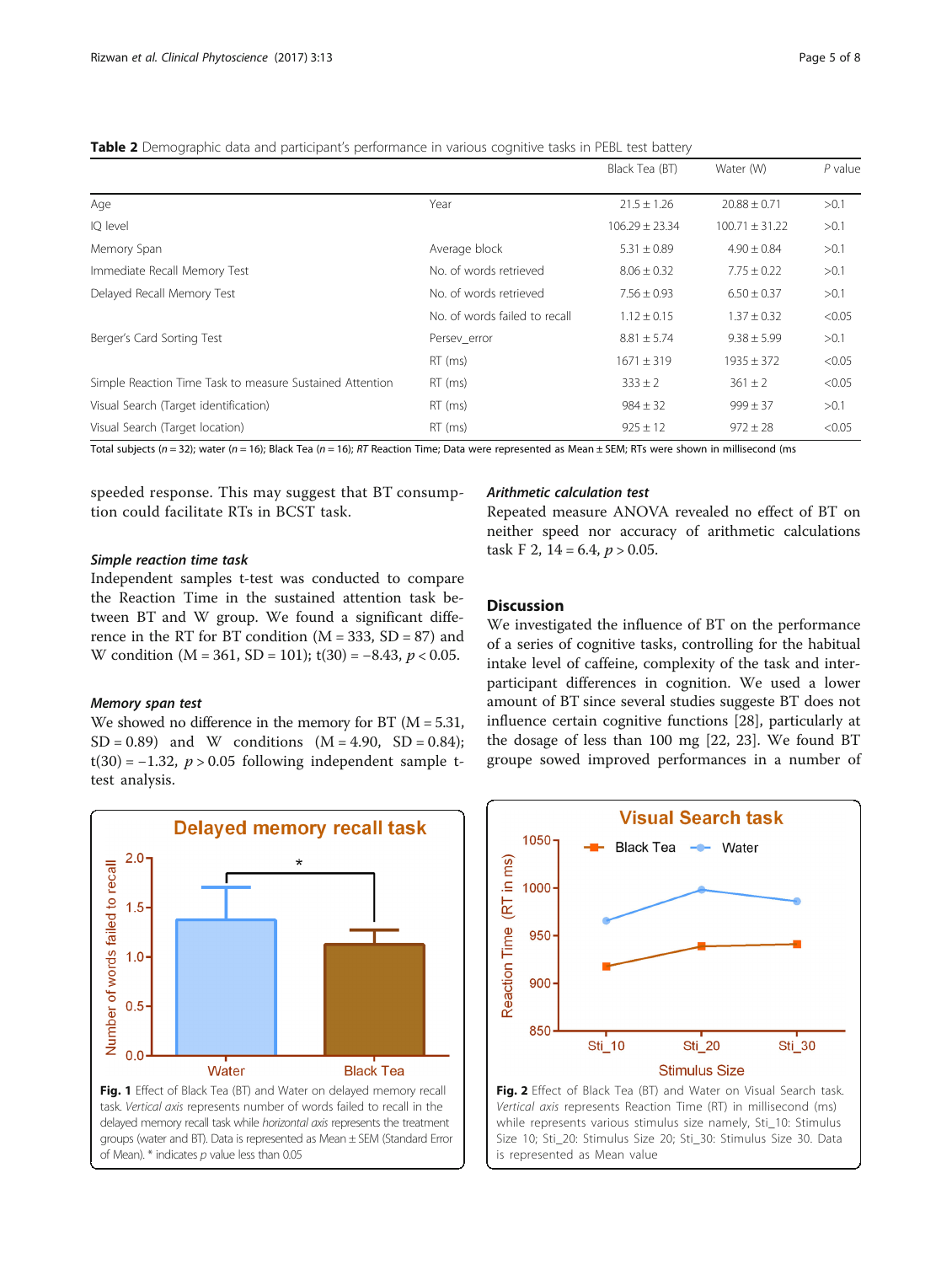cognitive tasks. In line with previous results, we have also shown facilitation effect of BT on cognition [\[2](#page-6-0)].

We showed drinking of BT facilitated cognitive functions in delayed recall memory test. BT group forgotten fewer words. It is presumable that drinking of BT accelerates the consolidation [\[36](#page-6-0)] and retrieval of memory. The memory traces could be stabilized during the experimental sessions which helped BT consumers to retrieve the words [\[42\]](#page-7-0). A revious study [[17\]](#page-6-0) suggest that caffeine alters neuronal activity in the DLPFC (dorsolateral Pre-Frontal Cortex) during performance on a working memory task [\[38](#page-7-0)]. Additionally, our study showed that this effect might already had at caffeine dose of less than 70 mg.

Further, BT consumers were more accurate in performing trail making test A. Trial making is a complex task that requires sustained attention, alertness, speeded motor activity to be activated at the same time. Previous studies showed a positive effect of caffeine on sustained attention [[36](#page-6-0)] alertness [\[25](#page-6-0)] and motor activity [[43\]](#page-7-0) separately. Trail making test confirms our hypothesis that a merging of facilitation events might produce a combinatory effect on cognitive processing.

Another important finding of the present study is that BT consumers were faster in identifying target location in the visual search task. This effect is only possible when a combination of higher level cognition (e.g., attention, alertness, short term memory) is involved in the task. Identifying an object in their location is a hippocampal-dependent task. It is possible that BT consumers had learned better in this spatial learning task. This finding goes in line with the caffeine related improved performance in the Berg's Card Sorting Test (BCST) and simple reaction time tasks and supports previous findings that showed caffeine induced facilitation of attention [\[32,](#page-6-0) [44\]](#page-7-0) and level of alertness [[13,](#page-6-0) [45](#page-7-0)]. It is also consistent with other previous studies [\[2](#page-6-0), [16](#page-6-0), [19,](#page-6-0) [38\]](#page-7-0) that linked consumption of tea to robust increases in alertness and information processing capacity [[4\]](#page-6-0). As cholinergic mechanisms have been shown to be a necessary condition for memory formation in rats [\[46](#page-7-0)], we hypothesize that BT might also be able to influence the level of cholinergic mechanisms in humans, thus improving memory formation [\[46](#page-7-0)].

Caffeine facilitation in visual search task raises an important issue for the cognitive psychology research that greatly relies on reaction time (RT) data in visual search tasks. Since caffeine and L-theanine in tea are a regularly consumed drink by the students, it might influence behavioral results in cognitive experiments. Therefore, it could be recommended to additionally measure the level of caffeine consumption among participants of various RT experiments and use it as an additional factor during the statistical analysis.

Visual search task is an established neuropsychological tool for testing the iconic memory [[47, 48](#page-7-0)]. It measures two parameters: the reaction time (RT) necessary to either detect or determine spatial location of the target. Both groups (i.e., BT and W) performed equally well in the first task – target detection. However, BT group showed facilitated identification of target location, relative to the control group. To our knowledge, we first report that BT is able to improve iconic memory. There are several non-exclusive explanations of this effect. Possibly, caffeine is able to facilitate attention allocation that is necessary to locate a target [\[49](#page-7-0)]. On the other hand, caffeine could facilitate the decision making stage of visual search, which allowed BT participants to perform faster [[20,](#page-6-0) [50](#page-7-0)]. Additionally, overall stimulant effect of caffeine could possibly enhance motor processes that cause the improved performance [\[43\]](#page-7-0). This latter point is, however, less likely since previous studies showed no effect of caffeine on human motor functioning [[51\]](#page-7-0); although see [\[14](#page-6-0)] for a different view. Further Electroencephalographic (EEG) experiment would be necessary to identify the stage of visual processing that is influenced by caffeine: attention allocation i.e., N2PC (N200 component of posterior contralateral) [[52](#page-7-0)].

Arithmetic calculation task (ACT), memory span and iconic memory (target location identification) were for the first time tested in this experiment. We showed that BT does not affect arithmetic calculation and memory span, but enhances iconic memory.

Our study has several limitations. First, the number of participants was  $(n = 16$  in each groups) relatively smaller and we used a lower volume of BT. Additionally, we measured only behavioral performance. Therefore, future studies should test larger groups of participants as well as employ Event Related Potential (ERP) methodology.

#### Conclusions

Tea is one of the most popular drinks because of having two stimulants, caffeine and l-theanine. Caffeine increases the level of alertness and improves cognitive functions. Previous studies showed that consumption of caffeine is able to facilitate certain cognitive processes (e.g., short term memory, simple RTs etc.). In our present study, we tested the influence of black tea on human cognitive performance in a battery of cognitive tests. We showed that BT improved the speed of attention allocation, speeded visual search and increased level of alertness. However, additional studies are required in order to identify specific stages of visual processing that are being influence by BT consumption as well as long term BT effects on human cognitive functioning.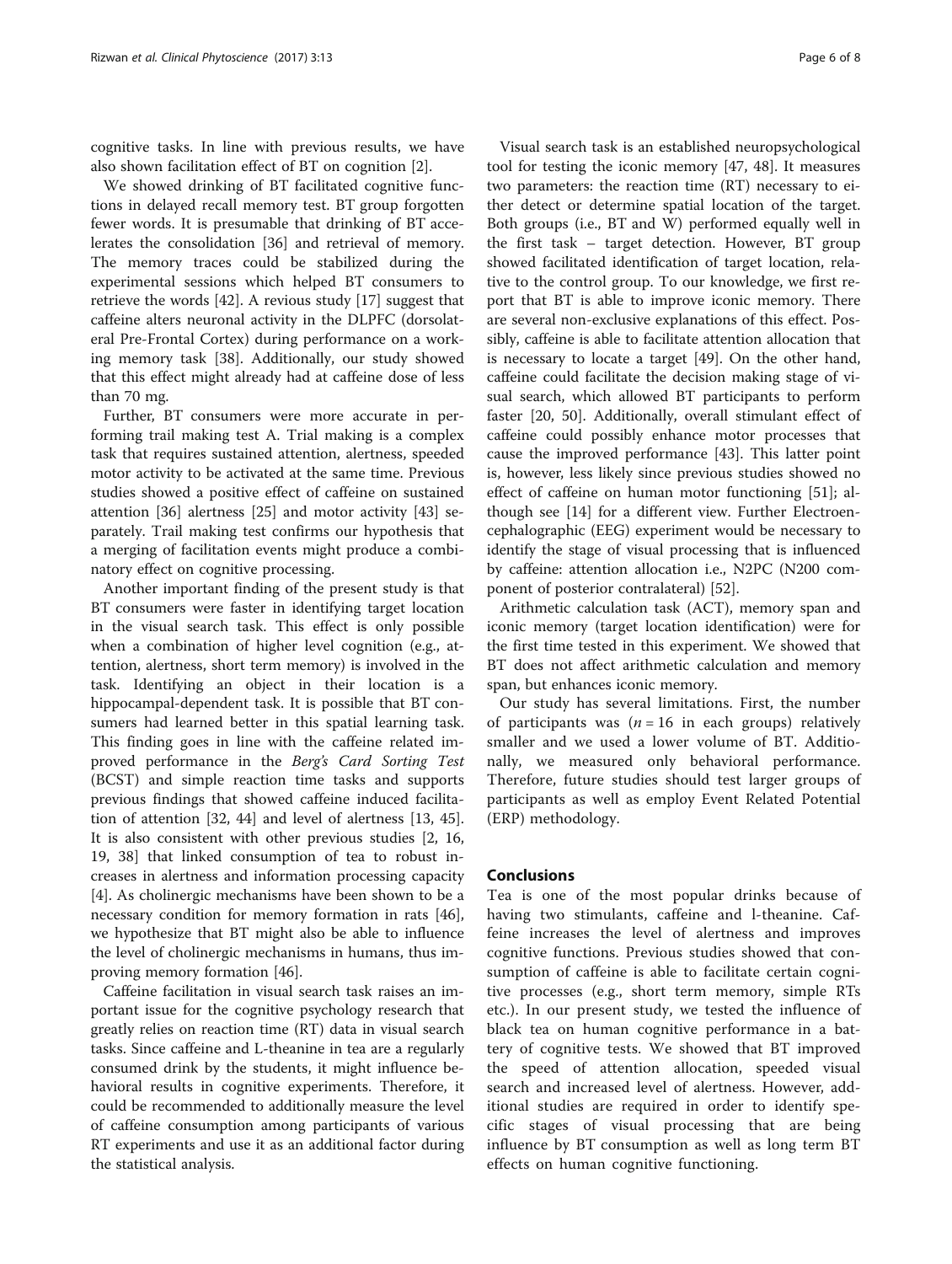#### <span id="page-6-0"></span>Abbreviations

BCST: Berg's Card Sorting Test; BT: Black Tea; PEBL: Psychology experiment building language (PEBL)

#### Acknowledgements

We would like to acknowledge the contribution of the LNPR (Laboratory of Natural Product Research) team, Jahangirnagar University, Dhaka, Bangladesh. We would like to give them special thanks for providing all sorts of supports towards this study.

#### Authors' contributions

AR and MMAA designed the study. AR collected the data. AR, AZ, CO and MMAA analyzed the data. MMAA and AR prepared the manuscript. AZ and MSR revised the manuscript. All authors read and approved the final manuscript.

#### Competing interests

The authors declare that they have no competing interests.

#### Ethics approval and consent to participate

Participants signed an informed consent form. Participants and instructors were awarded with breakfast and snacks at the post test session. Experimental protocol was approved by Institutional Review Board of the Department of Pharmacy, Jahangirnagar University (Approval No. JU/LS/Pha/ 2013/1040).

#### Publisher's Note

Springer Nature remains neutral with regard to jurisdictional claims in published maps and institutional affiliations.

#### Author details

<sup>1</sup>Department of Pharmacy, Jahangirnagar University, Savar, Dhaka 1342, Bangladesh. <sup>2</sup>Max Planck Institute for Human Cognitive and Brain Sciences, Stephanstraße 1A, 04103 Leipzig, Germany. <sup>3</sup>Department of Psychology, Vrije Universiteit Brussel, Pleinlaan 2, B - 1050 Brussel, Belgium. <sup>4</sup> Department of Pharmaceutical Sciences, North South University, Plot-15, Block-B, Bashundhara, Dhaka 1229, Bangladesh.

#### Received: 20 October 2016 Accepted: 21 May 2017 Published online: 15 June 2017

#### References

- 1. Matthews CM. Steep your genes in health: drink tea. Proc (Baylor Univ Med Cent). 2010;23(2):142–4.
- 2. Lovallo WR, Farag NH, Vincent AS, Thomas TL, Wilson MF. Cortisol responses to mental stress, exercise, and meals following caffeine intake in men and women. Pharmacol Biochem Behav. 2006;83(3):441–7.
- 3. Unno K, Iguchi K, Tanida N, Fujitani K, Takamori N, Yamamoto H, et al. Ingestion of theanine, an amino acid in tea, suppresses psychosocial stress in mice. Exp Physiol. 2013;98(1):290–303.
- 4. Hindmarch I, Quinlan PT, Moore KL, Parkin C. The effects of black tea and other beverages on aspects of cognition and psychomotor performance. Psychopharmacology. 1998;139(3):230–8.
- 5. Smith AP, Rusted JM, Eaton-Williams P, Savory M, Leathwood P. Effects of caffeine given before and after lunch on sustained attention. Neuropsychobiology. 1990;23(3):160–3.
- 6. Gomez-Pinilla F, Nguyen TTJ. Natural mood foods: the actions of polyphenols against psychiatric and cognitive disorders. Nutr Neurosci. 2012;15(3):127–33.
- 7. Rogers PJ. Caffeine, mood and mental performance in everyday life. Nutr Bull. 2007;32:84–9.
- 8. Feng L, Gwee X, Kua EH, Ng TP. Cognitive function and tea consumption in community dwelling older Chinese in Singapore. J Nutr Health Aging. 2010;14(6):433–8.
- 9. Kuriyama S, Hozawa A, Ohmori K, Shimazu T, Matsui T, Ebihara S, et al. Green tea consumption and cognitive function: a cross-sectional study from the Tsurugaya Project 1. Am J Clin Nutr. 2006;83(2):355–61.
- 10. Shen W, Xiao Y, Ying X, Li S, Zhai Y, Shang X, et al. Tea consumption and cognitive impairment: a cross-sectional study among Chinese elderly. PLoS ONE. 2015;10(9):e0137781.
- 11. Winston AP, Hardwick E, Jaberi N. Neuropsychiatric effects of caffeine. Adv Psychiatr Treat. 2005;11(6):432–9.
- 12. Rogers PJ, Dernoncourt C. Regular caffeine consumption: a balance of adverse and beneficial effects for mood and psychomotor performance. Pharmacol Biochem Behav. 1998;59(4):1039–45.
- 13. Smith A. Effects of caffeine on human behavior. Food Chem Toxicol. 2002;40(9):1243–55.
- 14. Brice C, Smith A. The effects of caffeine on simulated driving, subjective alertness and sustained attention. Hum Psychopharmacol. 2001;16(7):523–31.
- 15. Tucha O, Walitza S, Mecklinger L, Stasik D, Sontag TA, Lange KW. The effect of caffeine on handwriting movements in skilled writers. Hum Mov Sci. 2006;25(4–5):523–35.
- 16. Lorist MM, Snel J, Kok A, Mulder G. Acute effects of caffeine on selective attention and visual search processes. Psychophysiology. 1996;33(4):354–61.
- 17. Borgwardt S, Hammann F, Scheffler K, Kreuter M, Drewe J, Beglinger C. Neural effects of green tea extract on dorsolateral prefrontal cortex. Eur J Clin Nutr. 2012;66(11):1187–92.
- 18. Koppelstaetter F, Poeppel TD, Siedentopf CM, Ischebeck A, Verius M, Haala I, et al. Does caffeine modulate verbal working memory processes? An fMRI study. NeuroImage. 2008;39(1):492–9.
- 19. Higashiyama A, Htay HH, Ozeki M, Juneja LR, Kapoor MP. Effects of l-theanine on attention and reaction time response. J Funct Foods. 2011;3(3):171–8.
- 20. Attwood AS, Higgs S, Terry P. Differential responsiveness to caffeine and perceived effects of caffeine in moderate and high regular caffeine consumers. Psychopharmacology. 2007;190(4):469–77.
- 21. Loke WH. The effects of caffeine and automaticity on a visual information processing task. Hum Psychopharmacol Clin Exp. 1992;7(6):379–88.
- 22. Smith AP, Clark R, Gallagher J. Breakfast cereal and caffeinated coffee: effects on working memory, attention, mood, and cardiovascular function. Physiol Behav. 1999;67(1):9–17.
- 23. Herz RS. Caffeine effects on mood and memory. Behav Res Ther. 1999;37(9):869–79.
- 24. Warburton DM, Bersellini E, Sweeney E. An evaluation of a caffeinated taurine drink on mood, memory and information processing in healthy volunteers without caffeine abstinence. Psychopharmacology. 2001;158(3):322–8.
- 25. Kelemen WL, Creeley CE. Caffeine (4 mg/kg) influences sustained attention and delayed free recall but not memory predictions. Hum Psychopharmacol. 2001;16(4):309–19.
- 26. Haskell CF, Kennedy DO, Milne AL, Wesnes KA, Scholey AB. The effects of l-theanine, caffeine and their combination on cognition and mood. Biol Psychol. 2008;77(2):113–22.
- 27. Lu K, Gray MA, Oliver C, Liley DT, Harrison BJ, Bartholomeusz CF, et al. The acute effects of L-theanine in comparison with alprazolam on anticipatory anxiety in humans. Hum Psychopharmacol. 2004;19(7):457–65.
- 28. Kelly SP, Gomez-Ramirez M, Montesi JL, Foxe JJ. L-theanine and caffeine in combination affect human cognition as evidenced by oscillatory alphaband activity and attention task performance. J Nutr. 2008;138(8):1572S–7.
- 29. Barry RJ, Johnstone SJ, Clarke AR, Rushby JA, Brown CR, McKenzie DN. Caffeine effects on ERPs and performance in an auditory Go/NoGo task. Clin Neurophysiol. 2007;118(12):2692–9.
- 30. Steptoe A, Gibson EL, Vuononvirta R, Williams ED, Hamer M, Rycroft JA, et al. The effects of tea on psychophysiological stress responsivity and post-stress recovery: a randomised double-blind trial. Psychopharmacology. 2007;190(1):81–9.
- 31. Carolyn MM. Steep your genes in health: drink tea. Proc (Bayl Univ Med Cent). 2010;23(2):142–4.
- 32. Henning SM, Niu Y, Lee NH, Thames GD, Minutti RR, Wang H, et al. Bioavailability and antioxidant activity of tea flavanols after consumption of green tea, black tea, or a green tea extract supplement. Am J Clin Nutr. 2004;80(6):1558–64.
- 33. Arbuthnott K, Frank J. Trail making test, part B as a measure of executive control: validation using a set-switching paradigm. J Clin Exp Neuropsychol. 2000;22(4):518–28.
- 34. Koren D, Seidman LJ, Harrison RH, Lyons MJ, Kremen WS, Caplan B, et al. Factor structure of the Wisconsin Card Sorting Test: dimensions of deficit in schizophrenia. Neuropsychology. 1998;12(2):289–302.
- 35. Gold JM, Carpenter C, Randolph C, Goldberg TE, Weinberger DR. Auditory working memory and Wisconsin Card Sorting Test performance in schizophrenia. Arch Gen Psychiatry. 1997;54(2):159–65.
- 36. Dixit A, Vaney N, Tandon OP. Evaluation of cognitive brain functions in caffeine users: a P3 evoked potential study. Indian J Physiol Pharmacol. 2006;50(2):175–80.